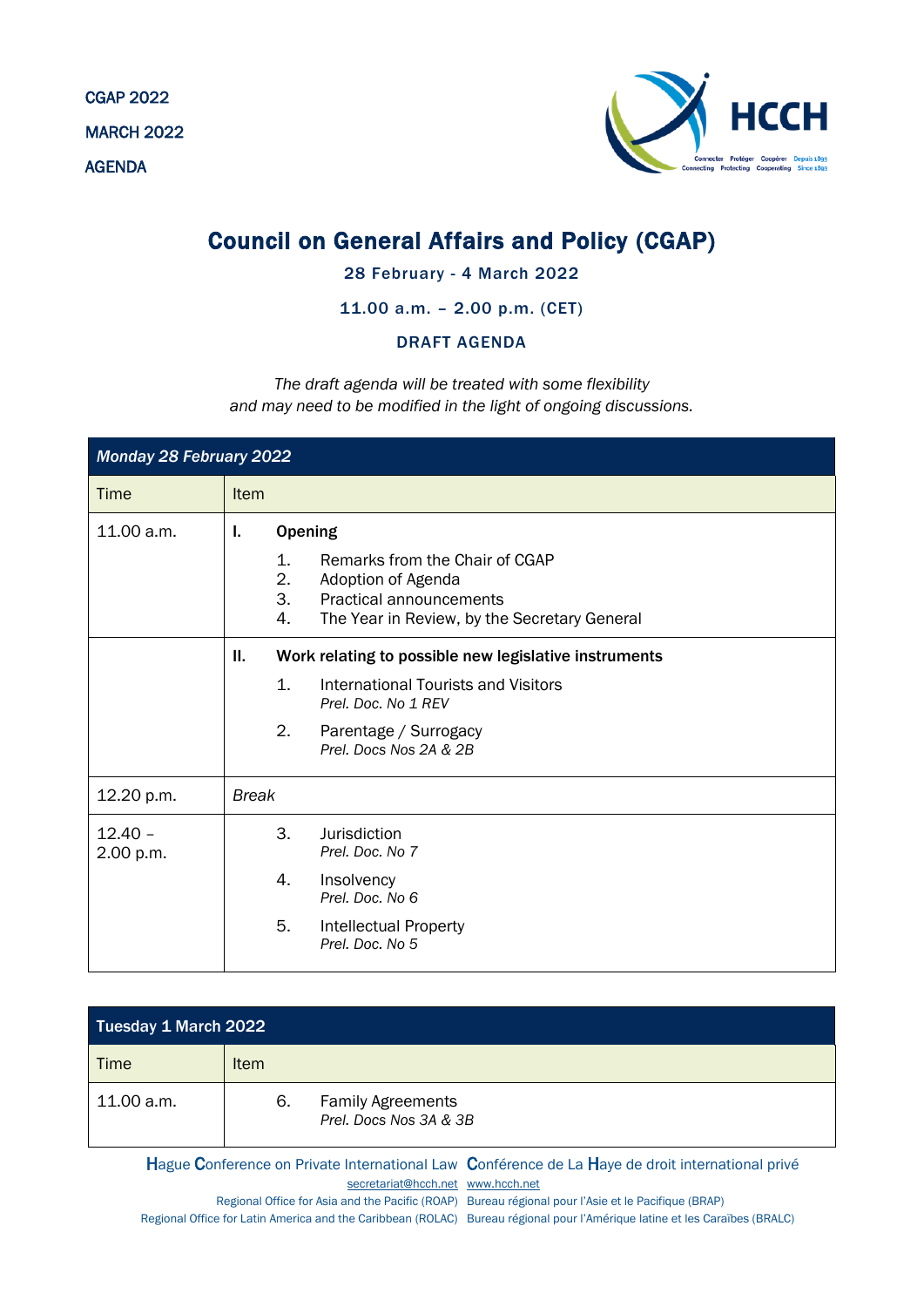|                        |              | 7. |                             | Digital Economy<br>Prel. Doc. No 4                                                                                                                                   |  |
|------------------------|--------------|----|-----------------------------|----------------------------------------------------------------------------------------------------------------------------------------------------------------------|--|
| 12.20 p.m.             | <b>Break</b> |    |                             |                                                                                                                                                                      |  |
| $12.40 -$<br>2.00 p.m. | III.         |    | <b>Post-Convention work</b> |                                                                                                                                                                      |  |
|                        |              | 1. |                             | International Family and Child Protection Law                                                                                                                        |  |
|                        |              |    | a.                          | 1980 Child Abduction and 1996 Child Protection Conventions<br>Prel. Doc. No 12                                                                                       |  |
|                        |              |    | b.                          | 1993 Adoption Convention<br>Prel. Doc. No 11 REV<br>Format and date of next SC meeting (see C&D 23 of CGAP 2021)                                                     |  |
|                        |              |    | C.                          | 2007 Child Support Convention (incl. iSupport) and its Protocol<br>Prel. Docs Nos 13A, 13B, and 13C<br>Format and date of first SC meeting (see C&D 28 of CGAP 2021) |  |
|                        |              |    | d.                          | 2000 Protection of Adults Convention                                                                                                                                 |  |

| <b>Wednesday 2 March 2022</b> |              |                                                                                                                                 |
|-------------------------------|--------------|---------------------------------------------------------------------------------------------------------------------------------|
| <b>Time</b>                   | <b>Item</b>  |                                                                                                                                 |
| 11.00 a.m.                    | 2.           | Transnational Litigation and Authentication of Public Documents                                                                 |
|                               |              | 1961 Apostille Convention (incl. the e-APP)<br>a.<br>Prel. Docs Nos 10A & 10B                                                   |
|                               |              | b.<br><b>Transnational Litigation Conventions</b><br>Prel. Doc. No 8                                                            |
|                               | 3.           | International Commercial and Financial law                                                                                      |
|                               |              | 2015 Choice of Law Principles<br>a.<br>Prel. Doc. No 9                                                                          |
|                               |              | b.<br>2006 Securities Convention<br>Prel. Doc. No 15                                                                            |
|                               |              | 1985 Trusts Convention<br>C.<br>Prel. Doc. No 14                                                                                |
|                               | 4.           | <b>Collection of Statistical Data</b><br>Prel. Doc. No 16                                                                       |
|                               |              | Ceremony for signatures of HCCH Conventions and deposits of instruments of<br>ratification, acceptance, approval, or accession. |
| 12.20 p.m.                    | <b>Break</b> |                                                                                                                                 |
| $12.40 -$<br>2.00 p.m.        | 5.           | Post-Convention assistance<br>Prel. Doc. No 17                                                                                  |
|                               | 6.           | Cooperation between UNCITRAL, UNIDROIT, and the HCCH<br>Info Doc No 1                                                           |